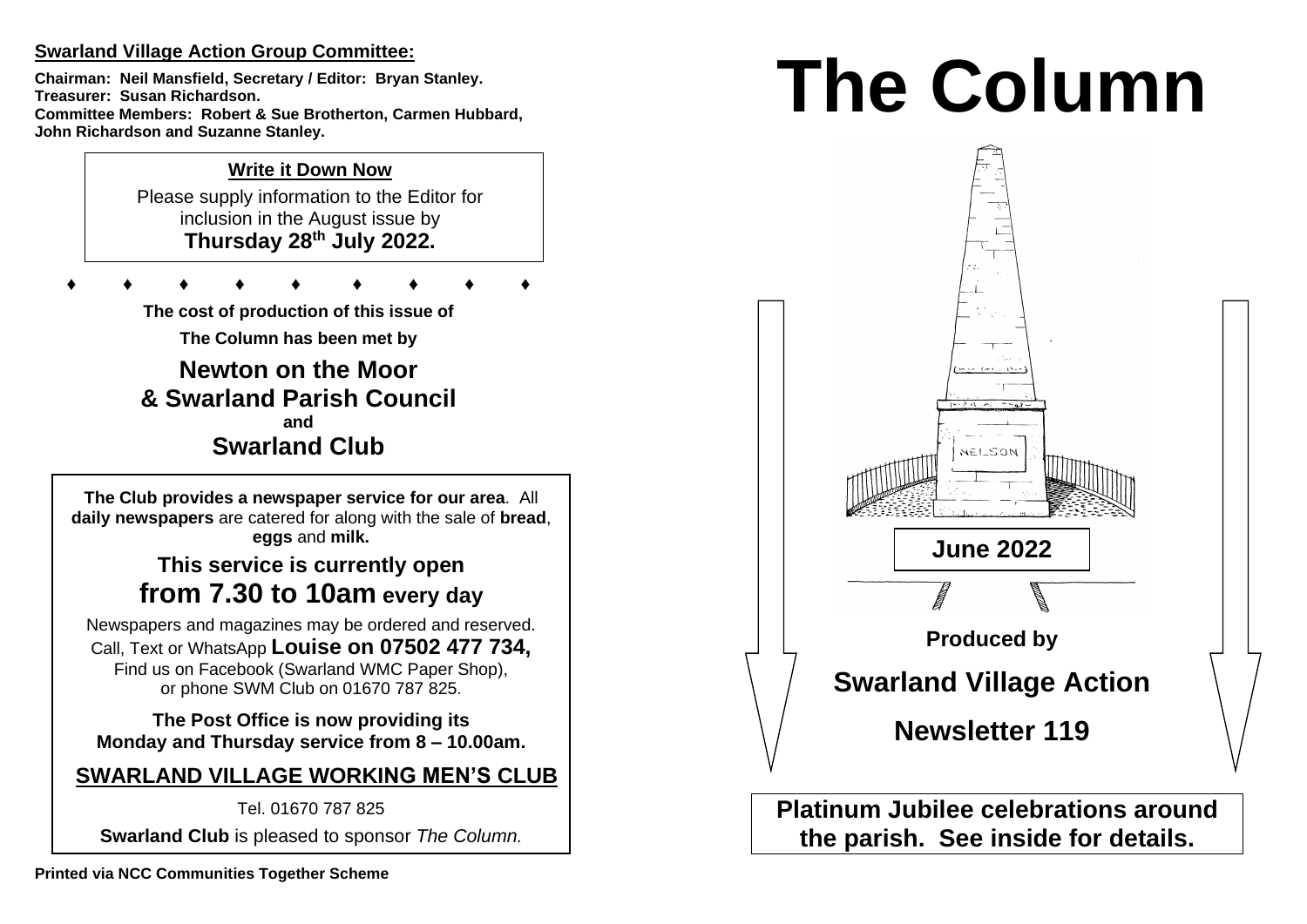Welcome to your latest issue of The Column and if you're new to the area, a special welcome to you**. To include something, however small, in the August issue, please supply it by Thursday 28 th July. Send it to: The Editor, Bryan Stanley, on 01670 787 916 or by email at maxitoby1@gmail.com .**

We are still using the NCC Communities Together Scheme to arrange printing it for us. Thanks to Ruth Armstrong for organising this again.

## **Mobile Library Dates**

The NCC mobile library comes to our parish on some Wednesdays. It stops in **Swarland opposite The Square from 10.00 - 11.00am** and **Newton on the Moor from 11.10 - 11.30am.** If you miss either of these it's also in **Guyzance from 11.40am – 12.00 and Old Felton from 12.15 – 12.35pm.**  The next visits in our area are on **22nd June, 20th July and 17th August.**

Most Libraries are now open for the 'select & collect' service and there are 'doorstep deliveries' for some customers. You may also wish to use NCC's Digital Library Services which are available 24/7.

You can check NCC's website for further library information at **northumberland.spydus.co.uk/cgi-bin/spydus.exe/msgtrn/wpac/home .**

## **Support for Newton on the Moor and Swarland Residents**

# **NOT JUST COVID!**

Support is still available from the residents in the Parish who volunteered to help out with their neighbours within the Parish during the Coronavirus Emergency, and also in response to the recent storms.

In our parish, we have a population of over 900, in over 450 houses, and many are elderly and / or living alone. Volunteers are there to help you if you are vulnerable through ill health or age, and don't have anyone else to help you. The sort of support we can provide is as follows:

- Daily Phone calls to check you are well and not needing help.
- Phone calls for a chat.
- Collection of prescriptions.
- Collection / delivery of food.
- Help with other problems where possible.

If you need help, email (if possible) **janandersonpc@gmail.com** or phone 07775 060 430 during office hours preferably.

The Parish Council website is being revised regularly with information relating to services available in our parish: find the website at **http://newtononthemoorandswarlandparishcouncil.org.uk/ .**

In relation to Covid, NCC is still running a very useful page of information including a daily update of infections in each ward (at **https://northumberland.gov.uk** ) and also has information relating to other emergency situations.

## **Neighbourhood Watch Update – May 2022**

## **Swarland / Newton on the Moor:**

So far, I have not received any information from the police regarding any criminal activity in our immediate area.

## \* **Of General Interest**

**If residents have information on any crime, please report this via the following numbers: Emergency issues 999, non-emergency issues Tel. 101. To contact Rothbury Police, phone 101 ext 61353, e-mail alnwick.npt.northumbria.pnn.police.uk , or call in at the office in the Coquetdale Centre, Church Street, Rothbury. If the office is unattended, please use the yellow phone on the wall and an officer will be able to assist with your enquiry.** 

> *NW Co-ordinator, Harold Hinchliffe, 2 Nile Drive, Swarland. Tel.01670 783 669 or Mob.07713 097 250*

## **Swarland Moor Local Heritage Group**

Our AGM took place on the 12th April 2022. The Committee continues to look for people to join it or support it (existing or new members). If you would like / be able to help please email: **swarlandmlhg@gmail.com .**

The AGM was followed by an excellent talk about the Smith family of Thirston House, West Thirston which was presented by Eleanor George. This superb talk had us all enthralled, we were taken from Northumberland to Savannah in the USA and back again. The evening was enjoyed by all who attended.

In May we were delighted to welcomed Marjorie Brown, a previous member of the group. Marjorie explained the history of the Alnwick Corn Exchange and in doing so provided insights into what local life was like in the 1800s. Some of the group members could remember going to the Corn Exchange when it was a cinema.

Our final talk of the season will take place on the **7 th June 2022** (please note amended date), this will be provided by Dr Tony Barrow. Dr Barrow is a founder member of the Collingwood Society which is a special interest group whose focus is the life, times and legacy of Vice Admiral Cuthbert Collingwood. He will be talking about the Collingwood's Northumbrians. Guests are welcome to turn up on the evening.

We hope you all have a good summer and look forward to you joining us for the 2022 / 23 season which will commence on Tuesday the  $13<sup>th</sup>$ September 2022. Further information and updates can be found on our Facebook site or by emailing: **swarlandmlhg@gmail.com .**

*Lesley Selfe*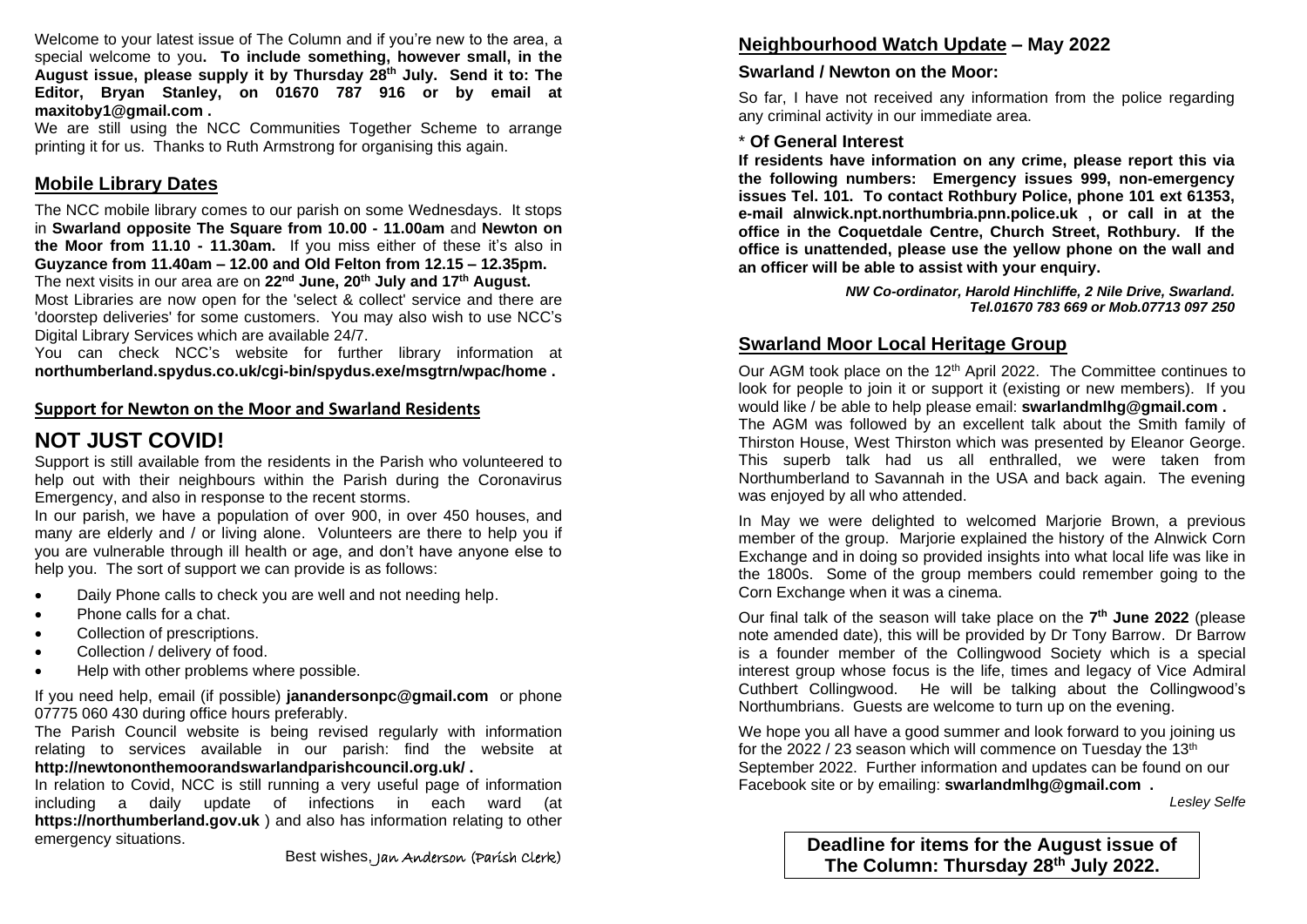## **Do you remember Storm Arwen…**

…and the other storms that followed soon after leaving residents in the Parish without power, heating, and communications? Are you interested in setting up a network of support in the Parish, so in the event of another Arwen we can be sure everyone is safe, warm and fed?

Come along to a meeting for residents to discuss what we could do, and how we're going to do it. One of the Community Resilience Officers from Northumberland County Council will be there to give us support.

**Residents Meeting Swarland Village Hall 6pm Thursday 9th June 2022**

**Contact:** Jan Anderson at **Janandersonpc@gmail.com** or 07775 060 430.

## **Swarland Village Hall**

The Hall, which is run as a community facility, is available for hire and is now free of all Government Covid-19 restrictions. **Please support this local amenity.** If you wish to check on whether you can book the Hall for a future event, please contact Bryan Stanley (contact details elsewhere) or Steve Woolfrey (**stevewoolfrey.PC@outlook.com** or 01670 787 883).

**Archery Practice: Monday (indoors) at 7pm.** For information on extra outdoor sessions held throughout the summer contact **Steve** on **Family.Woolfrey@outlook.com or 01670 787 883. T**he Club can supply all equipment.

**Crafty Friends: meet on 4 th Saturday morning of each month.** For more information contact Anne on **07934 425 844**.

**Karate Classes: Tuesdays 5.30 - 8.30pm.** Contact **Ashleigh Davidson** on **07947 694 014** or **07930 838 872.** 

**Qi Gong (Chinese Energy Exercise) Class: Wednesdays, 10 – 11 and 11.15 – 12.15.** Waiting lists are currently full – for details contact Anne Raine on **07934 425 844**.

**Swarland Craft Group: Wednesdays, 1.30 – 3.30pm.** The Group has its summer break in July and August when there will be no meetings, but they resume on Wednesday 14th September when new members will be welcome. All enquiries to: **Margaret on 01670 787 705**.

**Swarland Carpet Bowls: Thursdays, 7pm.** New members are always welcome. If you would like to give it a try, contact **Malcolm or Joan Nesbit**  on **01670 783 140.** 

**Pilates Classes: Thursdays, 9.30 - 10.30am.** To join in contact **sandyturnbull6@gmail.com .** Possible Monday class soon as well.

# **NotM & Swarland Parish Council - May 2022**

We held the Annual Parish (ie electors') Meeting on 25<sup>th</sup> May, following a 2-year break due to Covid difficulties. In addition to the presentation of the PC annual report by chairman David Francis, there was a lively public discussion on two current hot topics, as follows:

#### **Swarland school**

Several days previously, we were surprised and alarmed to read in the community newsletter Fram News, that in March our local County Councillor had submitted a proposal to NCC to close and sell the Swarland Primary School for housing, and to use the proceeds to build a replacement school in Longframlington. Neither the school nor our PC had been notified or consulted. Thankfully, shortly before the start of our meeting, NCC officers informed the school that it was not taking the proposal forward. However, serious concerns remain, both about how our school and community had been side-lined, and about the apparent disregard for the 'open countryside' protection policies in the new Northumberland Local Plan.

## **Rashercap bus shelter**

In 1972, the 20<sup>th</sup> anniversary of the Queen's Accession, Swarland's community built a bus shelter at the bottom of Leamington Lane. The purchase of the materials was funded via local initiatives, including a charity football match, and the National Coal Board colliery at Whittle donated the expert labour, in the shape of local resident Norman Wilson, an NCB stonemason. The bus shelter served the then route of the United 505 bus route. However, in due course the route of the service was diverted into Swarland, away from this section of road, and eventually away from the village altogether. More recently still, the County Council assumed the bus shelter to be ownerless, and asked Felton Parish Council either to adopt it or to demolish it. Although the stone walls remain intact, the roof has collapsed, and it would require spending of about £200 on materials to repair it.

Because of its proximity to Swarland, Felton PC asked our PC if it would like to take it into its care. However, strong views against the idea were expressed by a number of residents, and so it has been decided not to proceed with the repair. The additional cost of demolition is not known.

## **Swarland's back-lanes**

More positively, the Annual Parish Meeting heard some promising news about Swarland's unadopted roads, such as Nelson Drive, Percy Drive and lower Kenmore Road. After some years of NCC's Highways Department repeatedly declining to take any responsibility for improving them to a safe standard, senior officers are now 'on the case' and are examining ways in which the road surfaces can be improved and maintained, using the NCC Highways budget. Although it may still take several years to reach a conclusion, and it is not clear whether they technically can be 'adopted', this is nevertheless a significant step towards a resolution. *[Cont over]*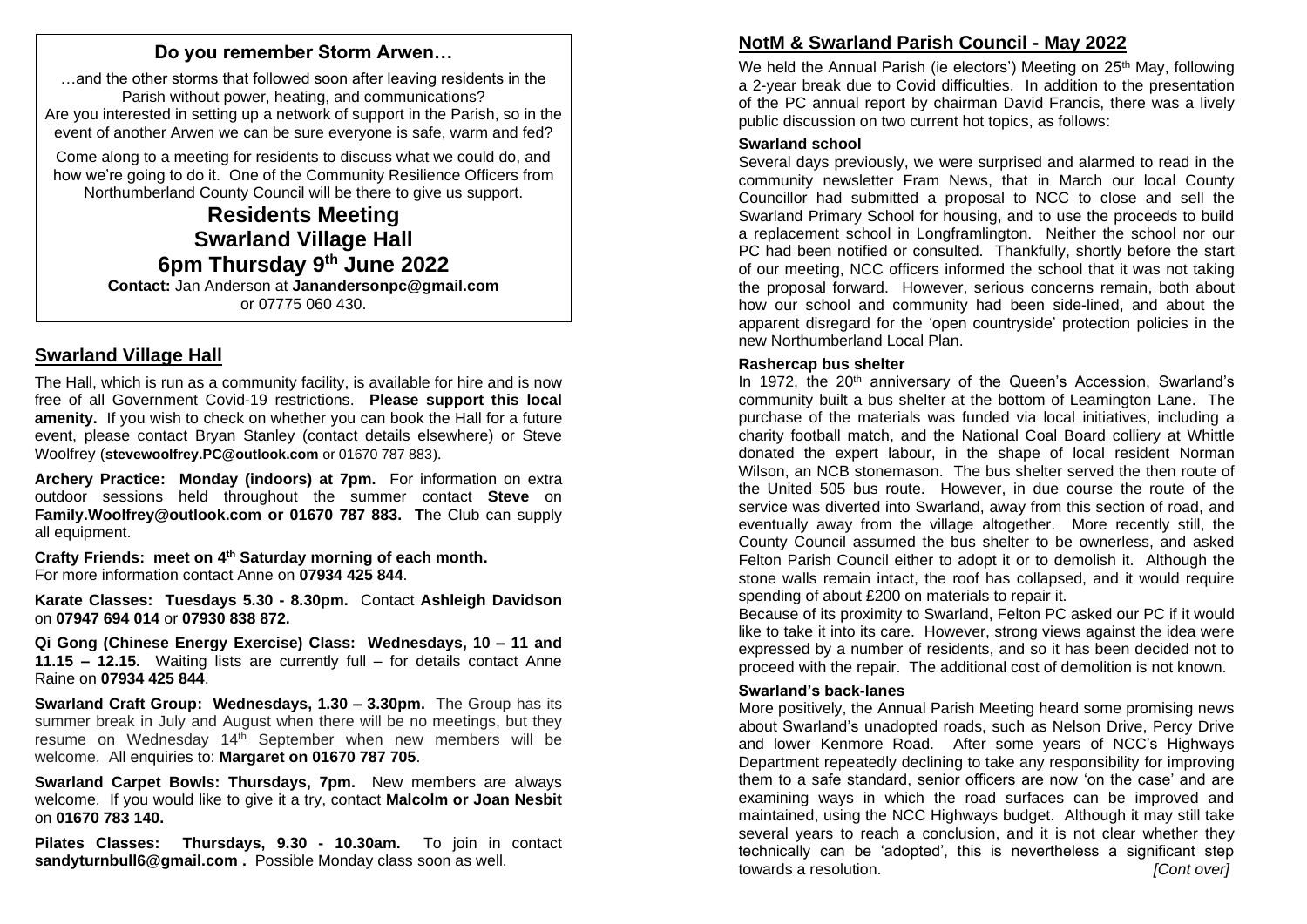### *[PC cont]* **Community spirit**

The meeting also celebrated the huge amount of voluntary effort which had been undertaken over the past year: improvements to Vyner Park's facilities, post-Storm Arwen support and recovery, the various climate change initiatives, the litter-pick, the new sports activities, as well as preparations for the Platinum Jubilee, the Show, fireworks, goodneighbouring resilience plan and much more. Tribute was also paid to The Column and to the new Swarland Residents Facebook page, and also to Suzanne Stanley who would shortly be standing-down from the Parish Council.

**PC Clerk, Jan Anderson** *janandersonpc@gmail.com* **or 07775 060 430. PC website: newtononthemoorandswarlandparishcouncil.org.uk .** 

## **Jubilee Hall, NotM – appeal for fresh faces and energetic helping hands.**

Newton on the Moor's Grade II listed Jubilee Hall is managed by a small group of Trustees for the benefit of the community. We have a large Victorian hall with a small stage, and the lovely 1761 Reading Room, used for small gatherings, church services, and classes. The main hall provides a regular home for music making by fiddlers, choirs and pipers; as well as space for carpet bowls, exercise groups, private parties and weddings and for the use of voters during elections. Several times each year we host musical events or other entertainments. Once a month we run a very popular and well attended coffee morning with fantastic home-baked cakes; this is one of our main sources of income.

However, the Jubilee Hall needs some help. There are seven Trustees and a small group of helpers. Most of this team have supported the Hall for a long time, in some cases over 30 years. But time moves on, and our numbers are diminishing. There is plenty to do and funding is available from various sources to work on the fabric of the Hall and to improve its services. The Charity is Incorporated, so its Trustees are fully protected from any personal financial liability.

If you would like to join us as a Trustee of our charity or simply to help out occasionally at coffee mornings and other events, we would love to hear from you. Please contact the Chair, Liz Rixon on 01665 575 680, or the Secretary, Alison Gallico on 01665 581 173 or any other member of the present team.

> **Deadline for items for the August issue of The Column: Thursday 28th July 2022**

**♦ ♦ ♦ ♦ ♦ ♦ ♦ ♦ ♦**

**Jubilee Coffee Morning at the Jubilee Hall, NotM** 

We look forward to welcoming all our friends to our coffee morning to celebrate Her Majesty the Queen's Jubilee. This will be held on **Saturday, 11th of June from 10 am to noon.** 

We invite you to celebrate with a glass of Prosecco and a toast to her Majesty to celebrate her many years of service and the affection in which she is held by her people. In addition to our usual coffee and home baked cakes, we hope to offer you some Jubilee Specials! Do come…….

*Alison Gallico*



## **Recycling, Wants & For Sale Corner**

Why not recycle your unwanted items through The Column? Recipients of free items can make a donation towards this newsletter's running costs. Items for sale?  $-$  If successful, the seller can make a similar donation.

**Used plastic plant pots**, free to a good home! A variety of sizes, shapes, and colours. Phone 01665 581 307 if interested.

**Titan Oil Tank:** Green, 1,250 litres capacity. H: 130cm x W: 130cm x L: 190cm. Very good condition – can be viewed. Obtained to replace a condemned metal tank, now surplus to requirements due to the Government very kindly giving me a whole new low carbon heating system.

Any reasonable offer – buyer to remove. Tel. 01670 786002.

**Deadline for items for the August issue of The Column: Thursday 28 th July 2022.**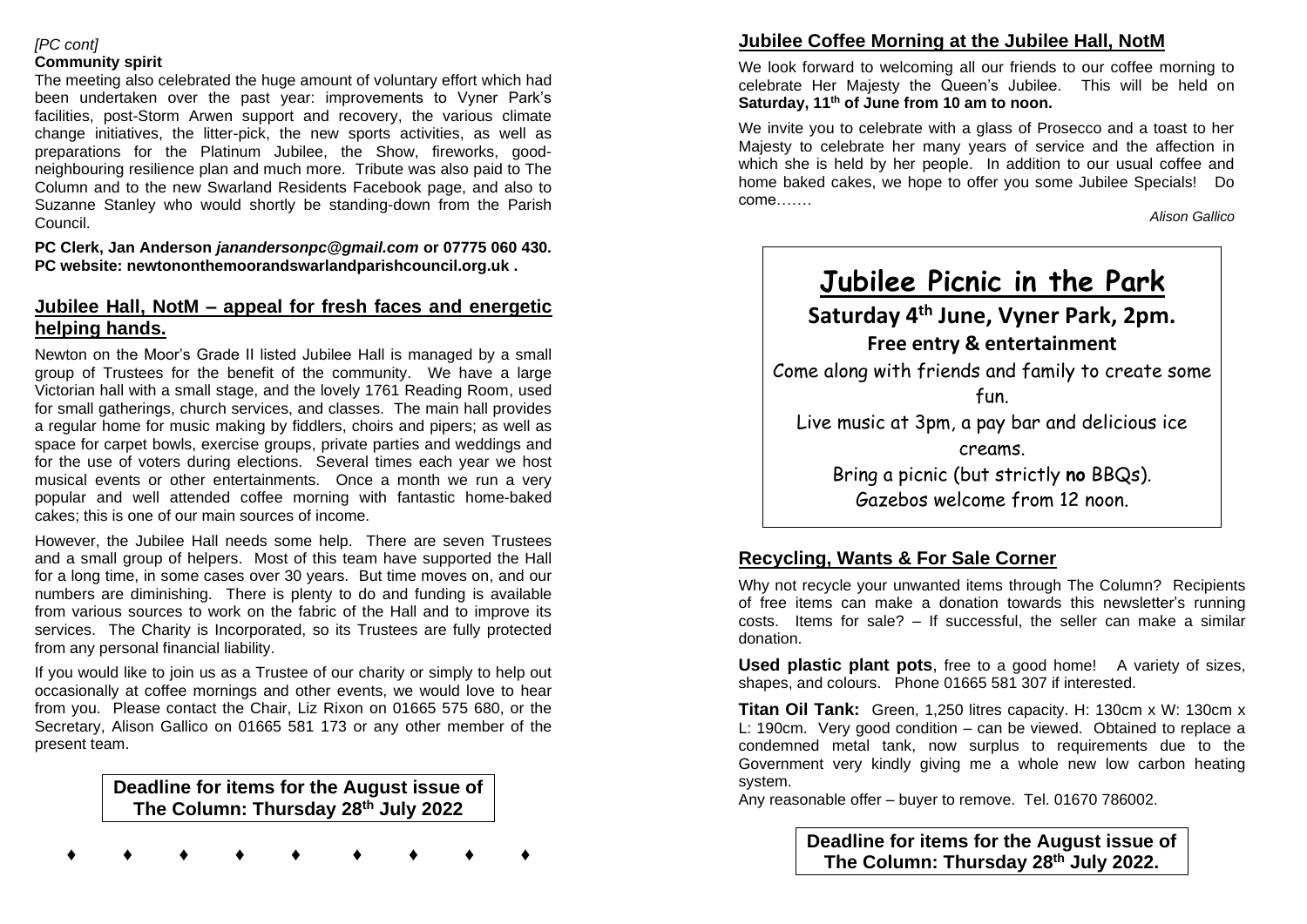#### **Residents' Letters: Percy Wood Caravan Park and other matters**

At the end of April Harrison Leisure sent a prior approval letter to NCC regarding the demolition of the former Club House and associated buildings on the site at the top of Coast View – they already have outline planning permission (2019) for 16 houses on this particular site. According to the site notice which went up nearby, the demolition was due to start on the 23<sup>rd</sup> May in readiness for the redevelopment.

However, in a telephone call in early May between Suzanne Stanley (PC) and Billy Harrison, it was stated that the demolition is unlikely to take place before November and the land is not to be sold to a developer as Harrison Leisure intends to build park homes on the site instead of houses – these will be sold for permanent residential use to over 50s, specifying no children and with other conditions attached. Harrison Leisure will collect annual ground rent but the buyers of the park homes will own the properties and can sell them on via an estate agent.

I am no expert but wonder if you can simply change the accommodation on a site without planning permission or an amendment to permitted planning permission – park homes are very different from houses.

Billy also said they are to enter their appeal about the site for the 60 caravans (planning permission refused in March) but it was intended to put park homes on this site as well instead of caravans – he suggested that the appeal for the caravans would need to go through initially before a change to the planned accommodation was made. Again, I wonder if this is possible as park homes are also very different from caravans. *[N.B. All amendments to planning applications do have to be submitted to NCC for consideration S.Stanley.]*

We will wait and see what happens next.

On a slightly different matter, Arrowbuild Ltd has submitted an application for full planning permission for 9 dwellings on the field at the end of Springwood – they already have outline planning permission (2018) but the conditions have now been met for full permission to be requested. At this time, I have no further information as to whether this has been granted or not. I would say though that Arrowbuild has been communicating with local residents since they bought the land and seem to be willing to share their plans for the site. They have informed us that they will be holding a pre-commencement meeting for residents and have already put out some flyers to residents near the site. They seem to have a different approach to the one Harrison Leisure has displayed in the past.

*Jackie Stent*

| Deadline for items for the August issue of<br>The Column: Thursday 28th July 2022 |  |  |  |  |  |  |  |
|-----------------------------------------------------------------------------------|--|--|--|--|--|--|--|
|                                                                                   |  |  |  |  |  |  |  |

## **Swarland and Newton Action on Climate (SNAC)**

SNAC has been very busy over the last couple of months producing a questionnaire about bus use in the parish and conducting a survey of all our footpaths and bridleways. We've had a great response to both projects, and you can read more about them below.

With the support of Vyner Park, we have also made a successful application to the Woodland Trust to help us plant around 100 trees in the Park later this year.

And it's good to hear that Swarland School has recently had a heat pump installed which will help to reduce its carbon footprint.

If you're interested in climate change and the environment, why not come along to one of our monthly meetings. Meetings are on the third Tuesday of the month with the next one on June  $21^{st}$  at Swarland Club. We're always keen to welcome new members and there is a range of projects to get involved in. You can find out more by going to our website at **www.snac.online.** Alternatively contact Liz Clark on **Liz@cabrit.co.uk** or Carolyn Letts on **Carolyn.letts@btinternet.com**.

**Footpath Survey Results:** A big thank you to the 10 people who volunteered to survey our 25 parish footpaths and bridleways. We now have a comprehensive picture of the various issues affecting each path. The general results are as follows:

1) most of them are problematic, either in sections or in full, for people with limited mobility. This is either because of deeply rutted paths, mud, or stiles / barriers. Some of these problems cannot be changed simply because of terrain, expense, or current use of the land.

2) all but three paths have some problems for everyone, but most of these can be fixed as they are due to broken or non-existing signage, gate damage, overhanging branches and such like. The next step is to set up a meeting with the NCC Countryside Officer and two of our SNAC footpath representatives to discuss what is feasible to repair, and perhaps create in terms of linking up paths for circular walks. We hope to have this meeting this summer, and will report back on the fruits of that discussion later this autumn. If anyone has any further information on footpaths, please email Marlene Gray: **mgray@spirit.myzen.co.uk** .

### **Bus Survey conducted April 2022**

A huge thank you to all who completed the bus survey, either online or on paper. The response was terrific: 97 people completed the survey with all but two indicating that they would use a bus service stopping in Swarland and Newton. Thank you also to the many people who gave us contact details. We found that despite being a considerable distance from a bus stop 40 people indicated that they currently use a local bus service, usually the X15 (Berwick-Alnwick-Morpeth). Just over half arrange to be dropped off at the stop or park their car nearby, 13 individuals indicated that they walk to the nearest stop and others walk to the stop sometimes.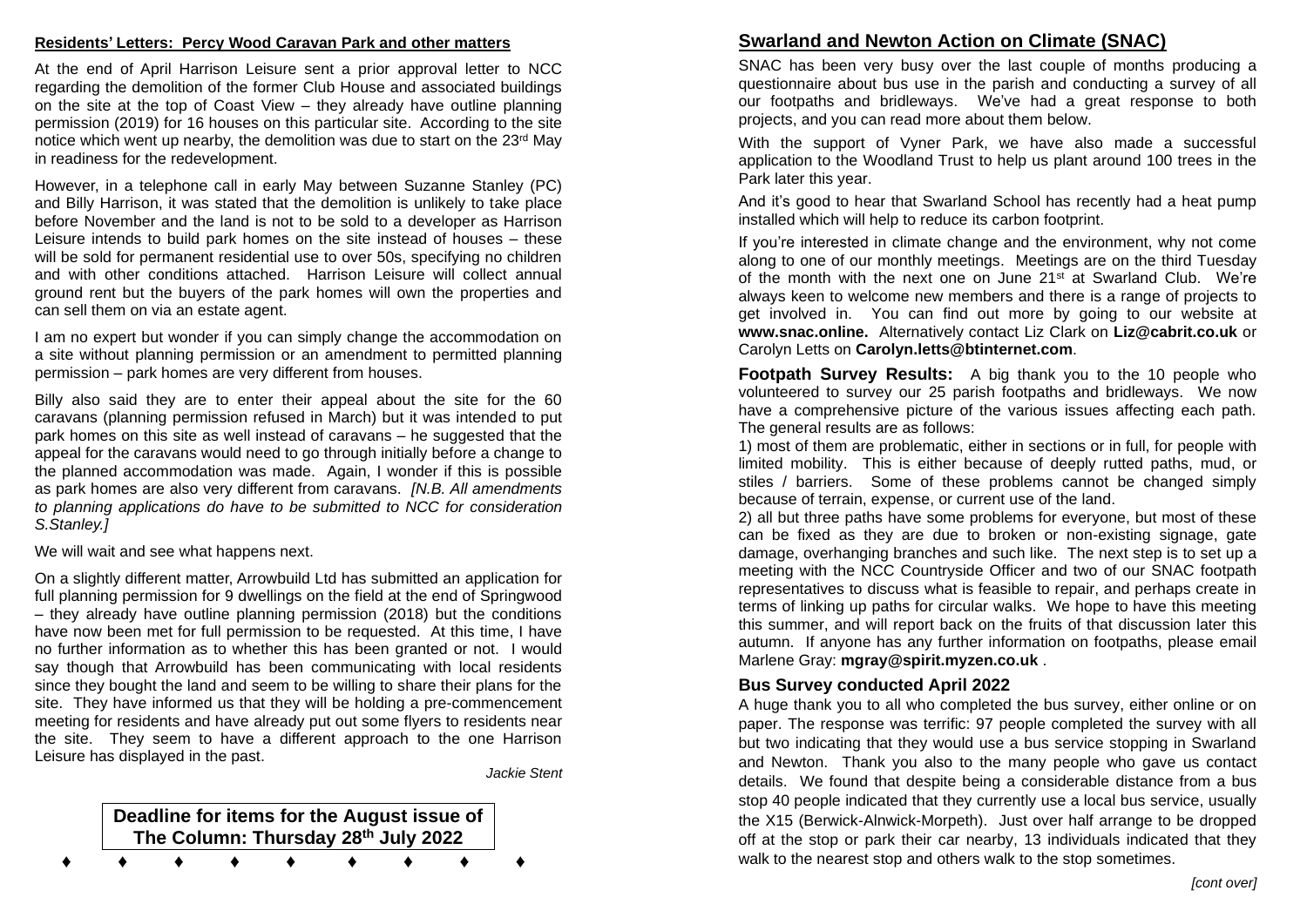#### *[SNAC cont]*

Of those who would use a service if available within the parish, a majority would use the bus to go shopping or for leisure activities, with attendance at a medical appointment or to connect with a further bus or train also being popular choices. Alnwick, Morpeth and Newcastle are the most popular destinations. In terms of frequency, 39% said they would use the bus several times a week, with most of the remainder indicating once a month or occasionally. The survey also asked what would attract people to using a bus and what would put them off. A large number indicated that they wish to be greener, with issues with parking and lack of access to a car being other key factors. As regards what would put people off, frequency and timing was a clear major factor, with proximity to a bus stop and reliability also being important. Many people made additional comments; the main themes to emerge were as follows:

- A bus service would be a great enhancement for the villages, reduce isolation and improve access to local facilities.
- Expansion of housing within the parish has resulted in increased pressure on the travel infrastructure.
- Concern among older residents that they will be unable to drive or walk to a bus stop as they age, and that they will therefore have to move away from the parish.
- Real difficulty accessing a car or not being able to drive.
- Dangerous walk to bus stops along country roads with no footpath or lighting, plus having to get to the other side of the A1.

To conclude, there is a high degree of support for the restoration of the bus service. This would not only contribute to cutting emissions but be a major social asset to the parish, plus meeting some very real local needs. Our next step is to ask for a public meeting with the NCC Public Transport Manager to discuss ways of taking this forward – so watch this space! A more detailed summary can be found at the SNAC website: **https://snac.online/projects/.** 

## **Jubilee Tree Planting**

As we planted an Oak tree at Vyner Park to celebrate the Queen's Diamond Jubilee in 2012, the Parish Council and Vyner Park team decided a Platinum companion was a good idea, and that there should also be a tree in Newton on the Moor. For Swarland, we've purchased a Whitebeam (the appropriately named Sorbus aria 'Majestica'), and for Newton, a Copper Beech (Fagus sylvatica 'Atropunicea'), both with commemorative plaques. The exact location and planting date for the Newton tree has yet to be

decided, but residents will be informed later. The Vyner Park tree will be planted in the **Jubilee Garden** at about **1.30 on Saturday 4th June**, just before the picnic begins. *Suzanne Stanley*

## **Do you know about the Alnwick Foodbank?**



*Alnwick's Mayor presenting the Foodbank team with its Civic Award, May2022*

The Foodbank is located at the Lindisfarne Centre in Alnwick and is open to clients two mornings a week. As you may be aware, the cost-of-living increase is rapidly becoming a crisis for many households; foodbanks nationally are stepping up to provide ever more help. Whilst in our area, it used to be primarily single people that attended, there are now more families; many of the adults hold jobs but struggle to make ends meet. Children and the elderly are particularly affected by domestic stress. At the foodbank, volunteers offer both an excellent food parcel and a nonjudgmental ear to anyone who wishes to chat. Clients are referred by healthcare or social services, or can self-refer initially, if they find themselves in emergency crisis. Most feel the sting of shame with foodbank use as a last desperate measure, so it would be wrong to think that only the lazy or unscrupulous attend.

In a fairly prosperous rural area such as ours, it is hard to imagine that anyone is experiencing such basic hardship. But they sadly exist amongst us. Visit the website: **alnwickdistrictfoodbank.co.uk** to see what specific items are needed and the collection drop-off points. Alternatively, you can donate money using the website button: 100% goes to food purchase. Perishable items are not accepted at drop-off points (because collection is only once per week), but items like fruit and some vegetables can be accepted if you deliver them straight to the foodbank **during opening times**. Many of you have fruit trees or vegetable gardens, and rather than let the excess rot, please consider donating, if not to foodbank, then to someone else who could use it. Food waste seems almost criminal when so many have so little. Foodbank **CANNOT** take homemade jams / chutneys, anything that needs immediate refrigeration or is in poor / limp condition, but in-season fresh apples, plums, pears, potatoes, carrots, onions and courgettes would be fine. If you need anything to be picked up from your home, or require further information, please contact mgray@spirit.myzen.co.uk.

**♦ ♦ ♦ ♦ ♦ ♦ ♦ ♦ ♦**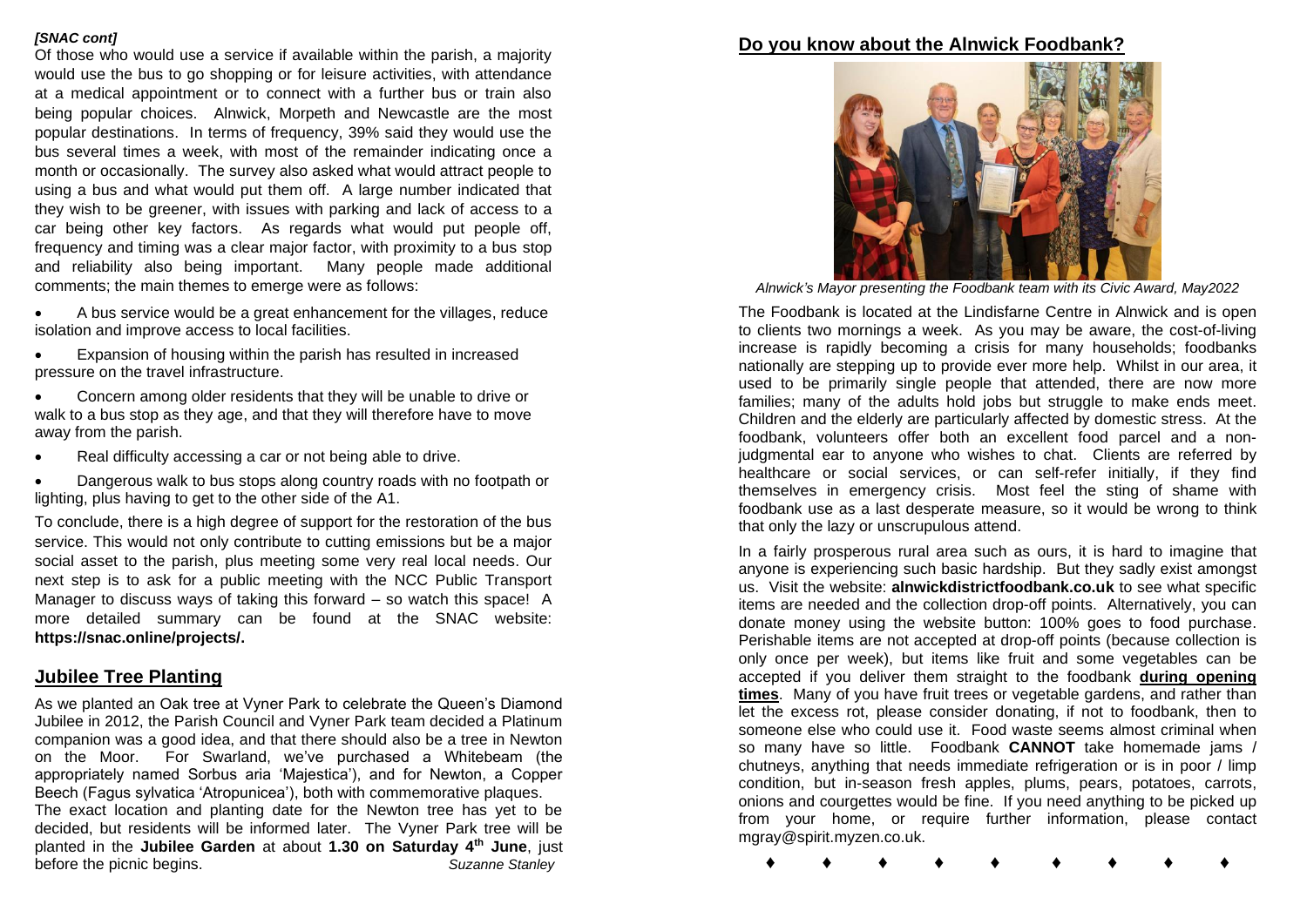#### *[Cont Felton PPG]*

It is not a merger of the practices; it is an alignment of contracts. All partners would sign each other's contracts in order to collaborate over responsibility between the three practices. The practices would still be run separately. This type of collaboration is seen by our GPs as the only way for Northumberland practices to support each other and become more robust. To summarise the discussion with Dr Lees: the merger is about stabilising general practice and rendering our surgeries more resilient. Patients will see an improvement to the service over time.

**northumberland HEALTH** is currently part of the **Well Up North** network of GP surgeries and being part of it has already shown a beneficial way to work more closely together across a large area. All the practices in Well Up North were invited to consider a more formal cross-practice partnership and **Well Close Medical Group (Berwick**), and the two Wooler practices **(Glendale Surgery and Cheviot Medical Group**, who have already agreed to merge into a single practice) agreed to do so.

northumberland HEALTH will be joining in partnership with these practices but in practical terms the doctors and staff at Felton Surgery and Widdrington Surgery will remain the same. The aim is to remain locally responsive but to have management and resource strength from being part of a bigger partnership. General Practice is under a lot of pressure and much of that pressure is administrative. Working with partners in likeminded practices will increase the resilience of smaller practices such as northumberland HEALTH.

The name for the new partnership is **Lindisfarne Health**. It may be mentioned on written correspondence alongside northumberland HEALTH. northumberland HEALTH will be a part of the partnership that takes responsibility for day-to-day work at Felton and Widdrington. Funding from the NHS will continue largely to be paid directly to Felton and Widdrington, except where joint funding across the Lindisfarne Health overarching practice has been allocated.

northumberland HEALTH will remain responsible for overseeing the Felton new build and the developer Assura will be dealing with northumberland Health.

Full Minutes of PPG meetings are available to read on the Felton Surgery website. Contact the practice by phone on **01670 787 353** or visit its website for further information at **www.feltonsurgery.nhs.uk** .

*Dorinda Jack on behalf of the Felton PPG.*

## **Deadline for items for the August issue of The Column: Thursday 28th July 2022**

**♦ ♦ ♦ ♦ ♦ ♦ ♦ ♦ ♦**

## **Felton Surgery Patient Participation Group (PPG)**

**northumberland HEALTH:** Since January 2022 when the Felton and Widdrington surgeries merged, Felton Surgery has been part of a GP Practice called northumberland HEALTH. You may have noticed a new logo on prescription packets, on the web site and on the PPG Facebook page where the PPG now uses the name as well.

When telephoning the surgery, you may have noticed an option for northumberland HEALTH queries. This is the option to choose if you wish to speak to Felton surgery reception. Felton and Widdrington surgeries currently retain their individual online presence on their own web sites.

#### **Felton Surgery New Build Project**

The Developer, Assura, is busy replanning and re-costing the project. Delays caused by Covid restrictions and recent increased costs have delayed work. The PPG is aware of patient concern that the project may fail to meet the Local Authority deadline, meaning funding would be lost. It continues to raise such concerns with the surgery and developer.

Dr Lees remains committed to building a new surgery and has written to NCC to request that the deadline be extended. In her letter she says "*It is my intention that the Felton Surgery new build is progressed as quickly as possible, but I can only work as quickly as the developer is able, and to a new timeline which the developer is yet to present. would like to be able to give patients a firm reassurance that the practice, the developer and the local authority remain committed to this beneficial development. . . .* "

### **COVID spring boosters**

northumberland HEALTH is not directly involved in the spring booster programme. Patients should go online or ring 119 to book appointments through the national system. There are no clinics planned at the Coquet Medical Group, Amble, but patients may use its dedicated Covid vaccine booking line if clinics become available.

#### **Felton services and clinics**

The usual clinics and services are operating at Felton Surgery. Childhood immunisation and smear tests are currently only available at the Widdrington surgery and patients will be offered appointments there. Felton is currently operating a reduced hours service. Information and opening hours have been posted on social media and on the surgery door. If you notice that the surgery is not open when advertised, please telephone and let a member of staff know so that the reason can be investigated.

#### **Proposed 'merger' with practices from Wooler and Berwick**

We recently let you know that we had become aware of a proposed uniting of northumberland HEALTH with practices from Wooler and Berwick. The PPG sent a list of questions to Dr Lees and has subsequently discussed the proposal at a practice meeting. The response indicates that the unity will be a positive benefit for patients.

*[Cont over]*